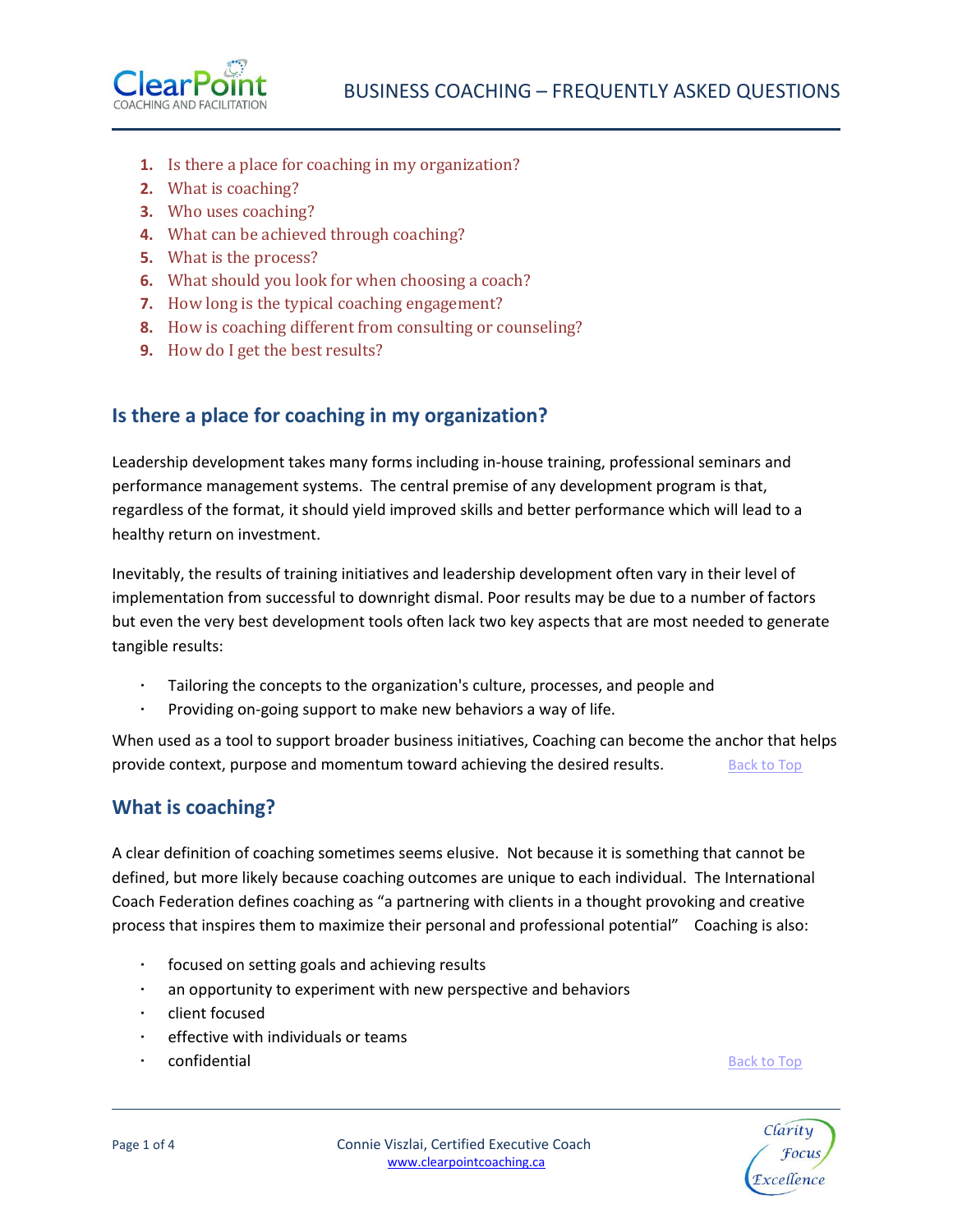

Metaphorically speaking, coaching provides an opportunity to clear the intellectual clutter that can sometimes obscure the road ahead. The coaching process will allow you to rediscover what is most important and helps you to maintain your focus as you build a viable plan for moving forward. Working through the 'clutter' inevitably leads to greater clarity and renewed confidence in your ability to take decisive action in the right direction. The state of the state of the [Back to Top](#page-0-2) Back to Top Back to Top and the state of the state of the state of the state of the state of the state of the state of the state of the stat

#### <span id="page-1-0"></span>**Who uses coaching?**

There are no rules governing who can be coached. The only pre-requisite is a commitment to the coaching process and the motivation to seek the insight that will ultimately help you to make improvements in your personal or professional life. Coaches can be effective in all major industries including: financial services, technology, manufacturing, publishing, airlines, consulting, hospitality, professional services, hospitals, oil, and many more. Small business owners, managers, front line staff or executives can all benefit from coaching. The state of the [Back to Top](#page-0-2) Back to Top

### <span id="page-1-1"></span>**What can be achieved through coaching?**

There are a wide variety of reasons why individuals and companies work with coaches. Coaching can help clients:

- Clarify their vision, mission and personal integrity
- Eliminate the blocks that constrain peak performance
- Clearly define vision and strategy to effectively achieve goals
- Improve leadership skills
- Live life with purpose, passion and integrity
- Maximize strengths and abilities
- Learn to make more money with less effort
- Cope with conflict in a healthy and beneficial way
- Create a business that complements and enhances one's quality of life
- Rapidly accelerates career growth
- Achieve a dynamic balance between one's personal and professional life
- Focus energy in the right direction
- Feel confident in making the right decisions for self, business and family
- Create sustainable change in one's life and work

#### [Back to Top](#page-0-2)

#### <span id="page-1-2"></span>**What is the process?**

Coaching, at its simplest, is a series of focused conversations. A client interacts with his/her Coach on mutually agreed upon schedule. A coaching relationship may begin with weekly sessions (usually no more than an hour in duration), or may be less frequent, depending on individual objectives. Coaching

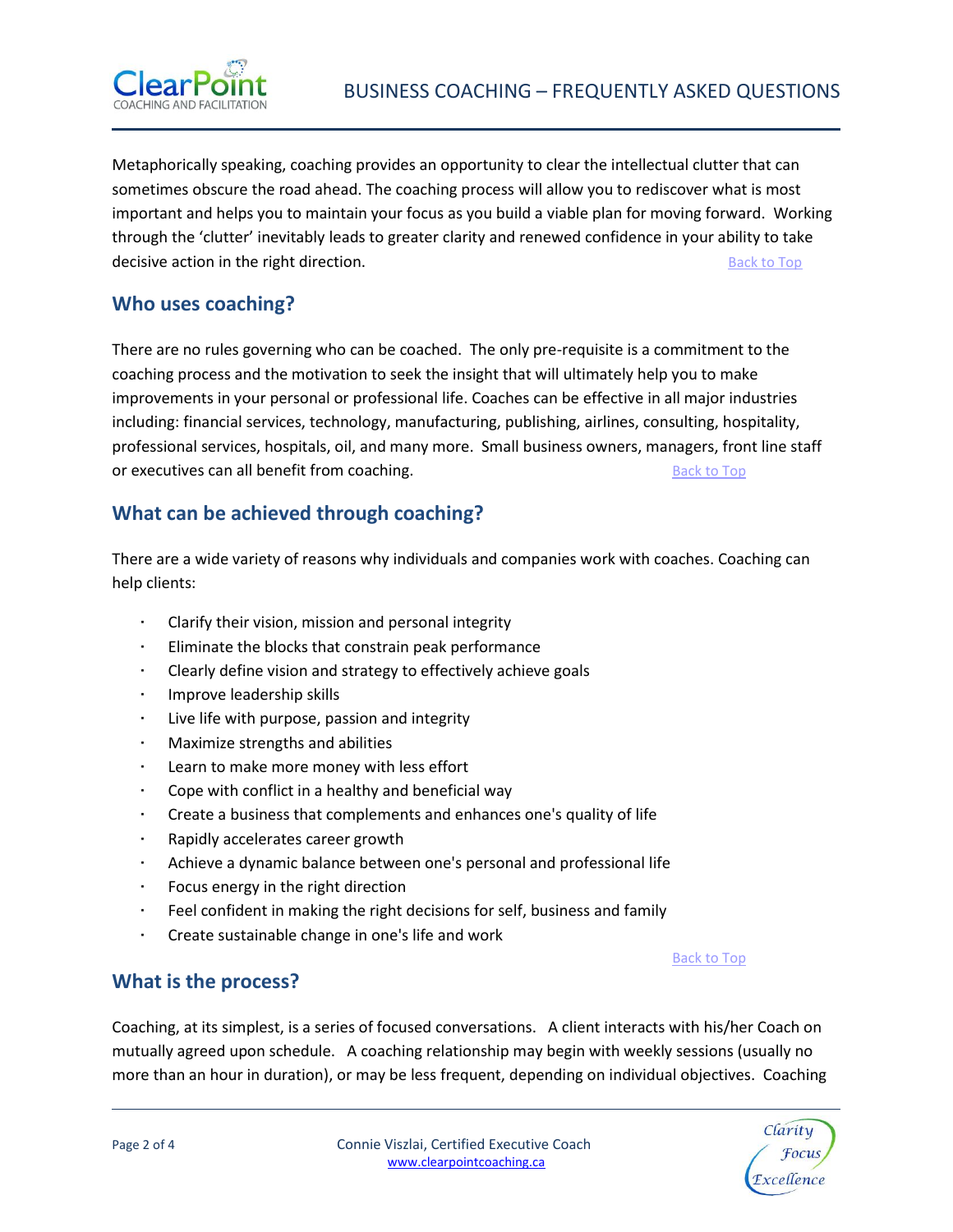

can be conducted via phone, web conference or in person. Some clients also make use of other media including web-chat or email. For most clients, there is no decrease in coaching effectiveness between digital and in-person communications.

Clients are asked to bring a topic for each conversation. The Coach helps them examine their issues and perceived roadblocks and helps them create a plan to reach goal-oriented solutions. Since Coaches have ongoing personal contact with their client, they are capable of helping them continually set higher standards. **[Back to Top](#page-0-2)** 

## <span id="page-2-0"></span>**What should you look for when choosing a coach?**

Formalized Coach training and credentialing is becoming more and more prevalent. Credentialing provides a minimum standard for training and experience and does provide some guidance to help provide clients with the confidence that they are working with a coach who brings at least some minimum level of expertise. That being said, there are many great coaches in the market place that do not hold formal credentials but have many years of experience in their field and provide exemplary coaching services. When hiring a coach discuss their training, credentials and experience. Are their qualifications and business experience in line your expectations? If you are seeking a business coach, is their practice focused on business and leadership, or are they more attuned to life or personal coaching? Is their style and presence something that you appreciate or is there an obvious lack of connection between you? Good coaches understand the need to create the right connection with their clients. The ability to fully trust and respect your coach is paramount to the success of your relationship with them. Coaches do not necessarily need to have direct experience working in your field. Some of the most effective coaching can take place with individuals who do not have pre-conceived ideas about your working environment. Bringing an objective, unfettered viewpoint into the conversation can have significant value when developing new approaches. The same state of the [Back to Top](#page-0-2)

# <span id="page-2-1"></span>**How long is the typical coaching engagement?**

Coaching agreements vary widely and are based on the objectives of each client. In many cases, the initial phase of a Coaching relationship usually lasts at least 3 months. Meeting on a weekly or biweekly basis allows the opportunity to interact and accomplish meaningful goals. Extended coaching arrangements are not uncommon and coaches may work with clients weekly for an average of 6-8 months. Some engagements last as long as two years. [Back to Top](#page-0-2) Back to Top

## <span id="page-2-2"></span>**How is coaching different from consulting or counseling?**

Coaching has become more and more common in the last several years. Now it seems like everyone is calling themselves a "Coach." Good Coaches, however, understand the differences between coaching, consulting and counseling.